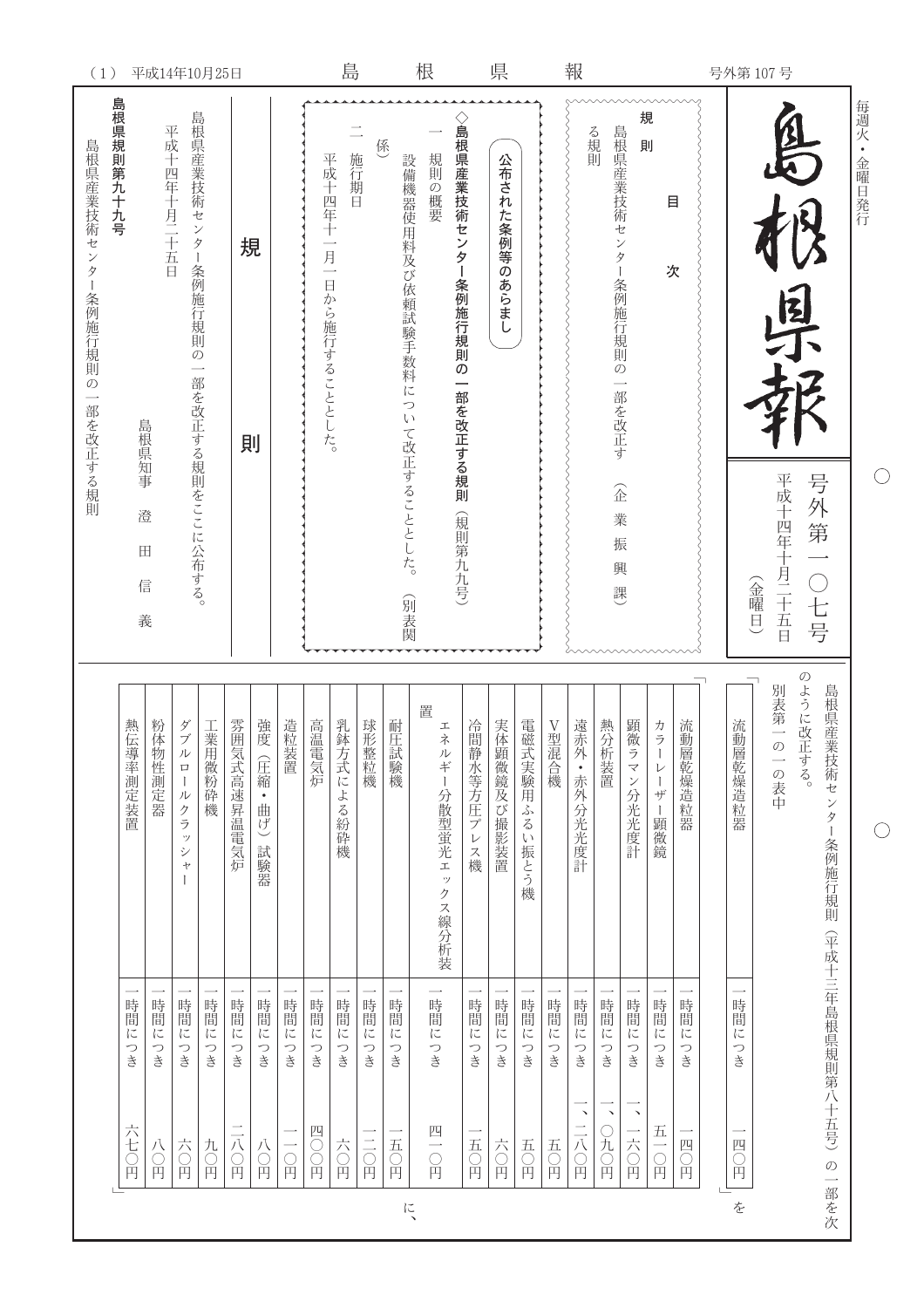| 平成14年10月25日   |                                |                                          |                            |                                |                                                                |                      |                                                                            | 島                                                                       |                                         |                | 根                                   |                                                                          |                      | 県                        |                              |                                           | 報             |                                   |                       |        |                                                                                                      |                                                                   | 号外第 107号                                         |                                                                                                   |                                                                         | (2)                                                                       |                                                                                                                      |
|---------------|--------------------------------|------------------------------------------|----------------------------|--------------------------------|----------------------------------------------------------------|----------------------|----------------------------------------------------------------------------|-------------------------------------------------------------------------|-----------------------------------------|----------------|-------------------------------------|--------------------------------------------------------------------------|----------------------|--------------------------|------------------------------|-------------------------------------------|---------------|-----------------------------------|-----------------------|--------|------------------------------------------------------------------------------------------------------|-------------------------------------------------------------------|--------------------------------------------------|---------------------------------------------------------------------------------------------------|-------------------------------------------------------------------------|---------------------------------------------------------------------------|----------------------------------------------------------------------------------------------------------------------|
| 石油類試験器        | 遊星ボ<br>$\mathbf{I}$<br>ル<br>ミル | ケ<br>ル<br>ダ<br>$\overline{1}$<br>ル窒素分析装置 | CHN同時分析装置                  | $\rm P$<br>$\bigcirc$<br>NA分析計 | ガ<br>スクロ<br>マトグラフ<br>分析シ<br>$\overline{\mathcal{X}}$<br>テ<br>Δ | 原子吸光光度計              | 全有機炭素計                                                                     | 水蒸気蒸留<br>-電動滴定装置                                                        | 走査電子顕微鏡元素分析シ<br>$\mathcal{Z}$<br>テ<br>厶 |                | 走査電子顕微鏡元素分析シ<br>$\lambda$<br>テ<br>厶 |                                                                          | $\mathbf U$<br>V硬化装置 | パネル<br>ソ<br>$\mathbf{I}$ | る場合)                         | 人工気象装置<br>(赤外線照射装置を利用す                    | な<br>。い場合)    | 人工気象装置<br>(赤外線照射装置を利用し            | 接触角計                  | 熱衝擊試験機 | ウ<br>$\mathbbmss{1}$<br>ザ<br>$\mathbf{I}$<br>$\!\!$<br>$\mathord{\textsf{I}}$<br>タ<br>$\overline{1}$ | $\Box$<br>ンタ<br>$\mathsf I$<br>$\overline{\mathcal{F}}$<br>シ<br>ン | 色差計                                              | カラー<br>$\overline{\mathcal{F}}$<br>$\overline{f}$<br>ライザ<br>$\begin{array}{c} \hline \end{array}$ | 高周波<br>ホ<br>ッ<br>$\vdash$<br>$\mathcal{I}^{\circ}$<br>$\mathcal V$<br>ス |                                                                           | 高周波ホ<br>$\dot{\mathcal{Y}}$<br>$\ensuremath{\mathop{\upharpoonright}}$<br>$\mathcal{I}^{\circ}$<br>$\mathcal V$<br>ス |
| 時間につき         | 時間に<br>つき                      | 時間に<br>つき                                | 時間に<br>つき                  | 時間に<br>つき                      | 時間につき                                                          | 時間に<br>つき            | 時間に<br>つき                                                                  | 時間に<br>つき                                                               | 時間に<br>つき                               |                | 時間<br>$\overline{C}$<br>つき          |                                                                          | 時間に<br>つき            | 時間<br>に<br>つき            |                              | $\overline{\phantom{0}}$<br>時間<br>に<br>つき |               | $\overline{\phantom{0}}$<br>時間につき | 時間に<br>つき             | 時間につき  | 時間に<br>つき                                                                                            | 時間に<br>つき                                                         | 時間に<br>つき                                        | 時間につき                                                                                             | 時間に<br>つき                                                               |                                                                           | 時間につき                                                                                                                |
| 二三〇円          | $\bigcirc$ <sub>H</sub>        | 六<br>日                                   | $\checkmark$<br>八二〇円       | 六五<br>一つ円                      | $\overline{\phantom{a}}$<br>$\frac{1}{10}$                     | $\checkmark$<br>六九〇円 | $\boldsymbol{\mathcal{N}}$<br>三四〇円                                         | 五八〇円                                                                    | $\checkmark$<br>○九〇円                    |                | $\lambda$<br>元〇円                    |                                                                          | 七〇円                  | 七〇円                      |                              | $\overline{\phantom{a}}$<br>五九〇円          |               | $\frac{1}{2}$<br>三九〇円             | 四八〇円                  | 六三〇円   | 九六〇円                                                                                                 | $\overline{\phantom{a}}$<br>四八〇円                                  | 六三〇円                                             | 七四〇円                                                                                              | $\checkmark$<br>○六○円                                                    |                                                                           | $\boldsymbol{\mathcal{N}}$<br>○六〇円                                                                                   |
| を<br>に、<br>に、 |                                |                                          |                            |                                |                                                                |                      |                                                                            |                                                                         |                                         |                | を                                   |                                                                          |                      |                          |                              |                                           |               |                                   |                       |        |                                                                                                      |                                                                   |                                                  |                                                                                                   |                                                                         |                                                                           |                                                                                                                      |
| TIG溶接機        | 研磨機                            | 埋めこ<br>こみ機                               | プラズ<br>マ<br>C<br>V<br>·D装置 |                                | プ<br>テズ<br>$\prec$<br>$\frac{C}{V}$<br>D装置                     |                      | ビデオ<br>$\overline{\mathcal{F}}$<br>$\overline{\Lambda}$<br>・クロ<br>スコー<br>プ | クリー<br>$\mathcal{I}^c$<br>$\overline{\mathcal{X}}$<br>$\mathsf{l}$<br>タ | 真空凍結乾燥機                                 | 食物繊維 • 粗繊維抽出装置 | マスコ<br>$\Box$<br>イダー                | 分取用クロマトグラフ<br>$\preceq$<br>$\vert$<br>シ<br>ステ<br>$\overline{\mathbb{A}}$ | 電子スピン共鳴装置            | 高温高圧調理殺菌装置               | 圧力殺菌釜 • 蒸煮装置                 | ビタミ<br>ン分析装置                              | ガスク<br>ロマトグラフ | 原子吸光光度計                           | 電動フ<br>レ<br>ンチプレ<br>ス |        | 電動フ<br>$\mathcal V$<br>$\checkmark$<br>チプレ<br>ス                                                      |                                                                   | $\prec$<br>$\mathcal{Y}$<br>$\overline{z}$<br>ル炉 | 試料粉砕装置                                                                                            | 遠心分離機                                                                   | インキ<br>$\mathfrak{a}$<br>$\mathord{\curvearrowright}$<br>$\mathsf I$<br>タ | 回転式水熱合成装置                                                                                                            |
| 時間につき         | 時間につき                          | 時間に<br>つき                                | 時間につき                      |                                | 時間に<br>つき                                                      |                      | 時間につき                                                                      | 時間につき                                                                   | 時間に<br>つき                               | 時間につき          | 時間につき                               | 時間につき                                                                    | 時間につき                | 時間につき                    | 時間につき                        | 時間に<br>つき                                 | 時間につき         | 時間につき                             | 時間につき                 |        | 時間につき                                                                                                |                                                                   | 時間につき                                            | 時間につき                                                                                             | 時間につき                                                                   | 時間につき                                                                     | 時間につき                                                                                                                |
| 三〇円           | 五一<br>一〇円                      | 七〇円                                      | $\equiv$<br>四九〇円           |                                | $\equiv$<br>四九〇円<br>$\dot{\tilde{\mathcal{Z}}}$                |                      | 九〇円                                                                        | 九〇円                                                                     | 九〇円                                     | 四〇円            | 四五〇円                                | 三五〇円                                                                     | 五五〇円<br>に、           | $\equiv$<br>五七〇円         | $\frac{1}{\sqrt{2}}$<br>五〇〇円 | 三〇円                                       | 一〇円           | 三三〇円                              | 二〇円                   |        | 二〇円<br>を                                                                                             |                                                                   | 五〇円                                              | $\bigcirc$<br>$\bigcirc$                                                                          | 六〇円                                                                     | 五〇円                                                                       | 三〇円                                                                                                                  |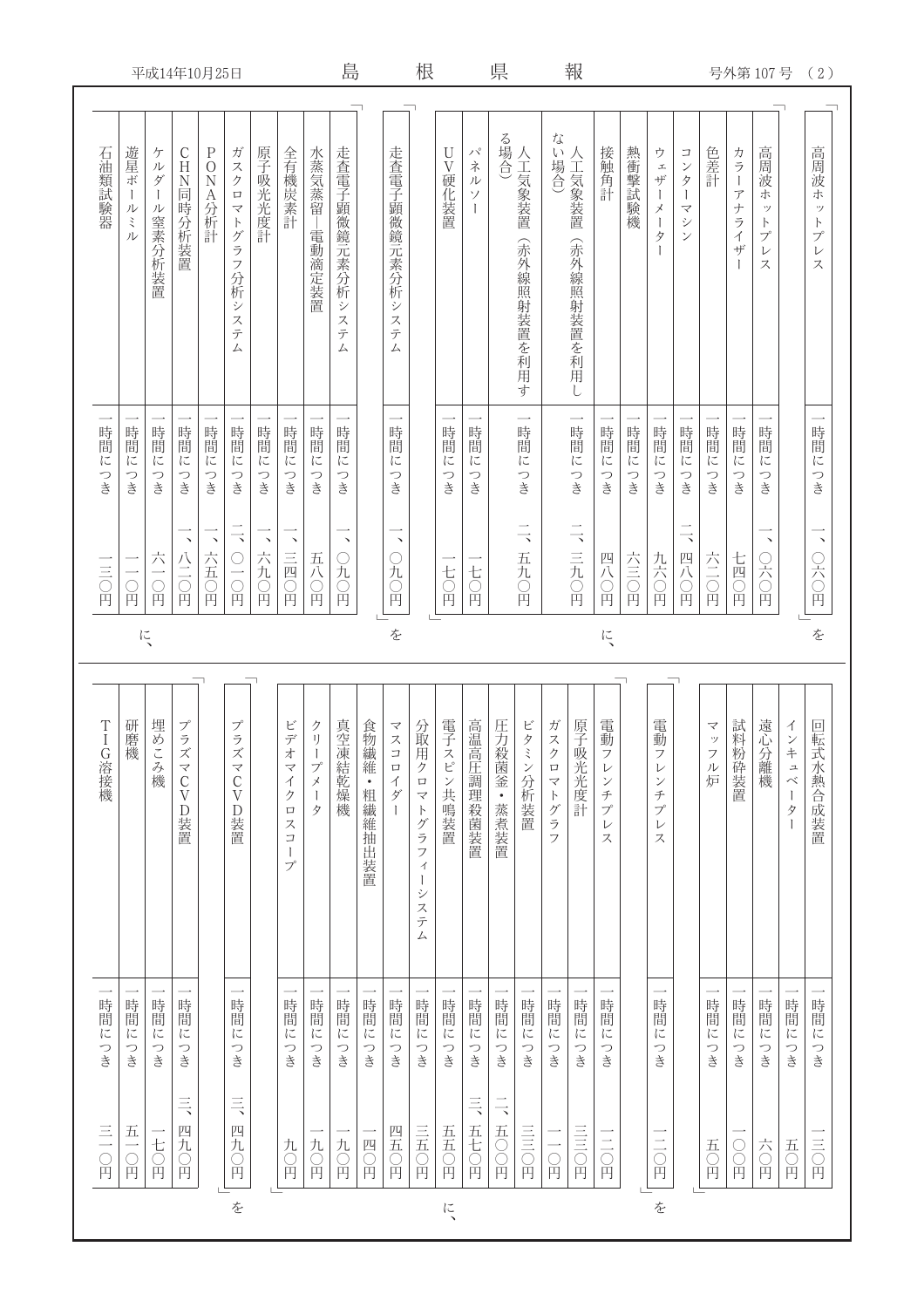| (3)                                                                        | 平成14年10月25日                                                     |                   |                 |                                         | 島                                                                                 |           |                                                                 | 根                       |                                           |       | 県                    |                                                                          |             | 報                          |                      |                            |                       |                                                    |                                       | 号外第107号                    |           |                              |                                                  |
|----------------------------------------------------------------------------|-----------------------------------------------------------------|-------------------|-----------------|-----------------------------------------|-----------------------------------------------------------------------------------|-----------|-----------------------------------------------------------------|-------------------------|-------------------------------------------|-------|----------------------|--------------------------------------------------------------------------|-------------|----------------------------|----------------------|----------------------------|-----------------------|----------------------------------------------------|---------------------------------------|----------------------------|-----------|------------------------------|--------------------------------------------------|
| 電気炉<br>(十六キ<br>$\Box$<br>$\overline{y}$<br>$\mathcal{Y}$<br>$\overline{C}$ | 耐火度測定機                                                          | 耐火度測定器            | め、<br>別表第一の二の表中 | 三次元曲面形状測定装置                             | $\prec$<br>ル<br>チテレ<br>$\!\! \! \! \! \! \! \! \! \times \,$<br>ータシステ<br>$\angle$ | 眼球運動計測装置  | 製品評価システ<br>$\angle$                                             |                         | 製品評価システ<br>$\sqrt{ }$                     |       | 電子天秤                 | $\bigcirc$<br>$\,\vec{\varkappa}$<br>$\begin{array}{c} \end{array}$<br>タ | 導電率計        | 遠心分離機                      | 乾燥機                  | 超音波洗净機                     | 液体クーラ<br>$\mathbf{I}$ | 高速度カ<br>$\!\! \! \! \! \! \! \! \! \times \,$<br>ラ | 流量計                                   | 測定システード<br>ステム サーボ式材料強度試験機 | 破壊靭性      | 高温摩擦摩耗試験機                    | $\mathsf{C}$<br>NC画像測定システ<br>$\overline{\Delta}$ |
| 時間<br>$\overline{C}$<br>つき                                                 | 時間<br>$i\zeta$<br>つき                                            | 時間<br>汇<br>つき     |                 | 時間<br>$\overline{\mathfrak{l}}$<br>つき   | 時間に<br>つき                                                                         | 時間に<br>つき | 時間<br>$\overline{C}$<br>つき                                      |                         | 時間<br>$\overline{\mathfrak{l}}$<br>つき     |       | 時間<br>$i\zeta$<br>つき | 時間<br>记<br>つき                                                            | 時間に<br>つき   | 時間<br>$\overline{C}$<br>つき | 時間<br>$i\zeta$<br>つき | 時間<br>$\overline{C}$<br>つき | 時間に<br>つき             | 時間<br>$i\leq$<br>つき                                | 時間<br>$\overline{\mathfrak{l}}$<br>つき |                            | 時間に<br>つき | 時間<br>$i\zeta$<br>つき         | 時間<br>$\overline{\mathfrak{l}}$<br>つき            |
| 三八〇円                                                                       | 八三〇円                                                            | $\lambda$<br>九〇〇円 |                 | $\equiv$<br>Ċ<br>再                      | 一九〇円                                                                              | 三九〇円      | $\begin{array}{c} \bigcirc \\ \bigcirc \\ \bigcirc \end{array}$ |                         | $\begin{matrix} 0 \\ 0 \end{matrix}$<br>Ě |       | 五〇円                  | 五〇円                                                                      | 五〇円         | 五〇円                        | 五〇円                  | 五〇円                        | 五〇円                   | $\bigcirc_{H}$                                     | 五<br>$\bigcirc$                       |                            | 一八〇円      | 八七〇円                         | 四二〇円                                             |
| を                                                                          | に、                                                              | を                 |                 |                                         |                                                                                   | に改        |                                                                 |                         | を                                         |       |                      |                                                                          |             |                            |                      |                            |                       |                                                    | に、                                    |                            |           |                              |                                                  |
|                                                                            | $\sqrt{2}$<br>金属分析                                              |                   | ン               |                                         |                                                                                   | 銅         | $\frac{1}{2}$                                                   |                         | 鉄鋼                                        |       |                      |                                                                          |             | 鉄<br>い素                    | 銅                    | $\overline{2}$<br>金属分析     |                       | める。<br>別表第二中                                       |                                       | 粒度分<br><b>7析装置</b>         | 真空土練機     | 色彩色差計                        | 電気炉<br>(十六キ<br>$\Box$<br>ワ<br>$\ddot{y}$<br>F    |
|                                                                            |                                                                 |                   | カルシウム又はアンチモ     | 鉛、マグネシウム、砒素、<br>ン、アルミニウム、すず、ルト、バナジウム、チタ |                                                                                   | タングステン、コバ | クロム、モリブデン、                                                      | ン、りん、硫黄、ニッケ(炭素、けい素、マンガ) |                                           | はコバルト | ンチモン、モリブデン又          | アルミニウム、砒素、アチタン、マグネシウム、                                                   | ビスマス、カドミウム、 | 、ニッケル、クロム、マンガン、りん、け        | すず、鉛、亜鉛、             | 非鉄金属                       |                       |                                                    |                                       | 時間                         | 時間に       | 時間                           | 時間                                               |
|                                                                            | 試料<br>元素につき<br>$\overline{\phantom{0}}$<br>$\frac{1}{\sqrt{2}}$ |                   |                 |                                         |                                                                                   |           |                                                                 | 試料一<br>項目につき            |                                           |       |                      |                                                                          |             | 一試料一<br>項目につき              |                      |                            |                       |                                                    |                                       | $\overline{l}$<br>つき<br>四  | つき        | $l\mathop{\mathsf{C}}$<br>つき | に<br>つき                                          |
|                                                                            | Ă                                                               |                   |                 |                                         |                                                                                   |           | 五〇円                                                             |                         |                                           |       |                      |                                                                          |             | 四一〇円                       |                      |                            |                       |                                                    |                                       | $\Omega$                   | 三〇円       | 五〇円                          | 三八〇円                                             |
|                                                                            | に、                                                              |                   |                 |                                         |                                                                                   |           |                                                                 |                         | を                                         |       |                      |                                                                          |             |                            |                      |                            |                       |                                                    |                                       |                            | に改        |                              |                                                  |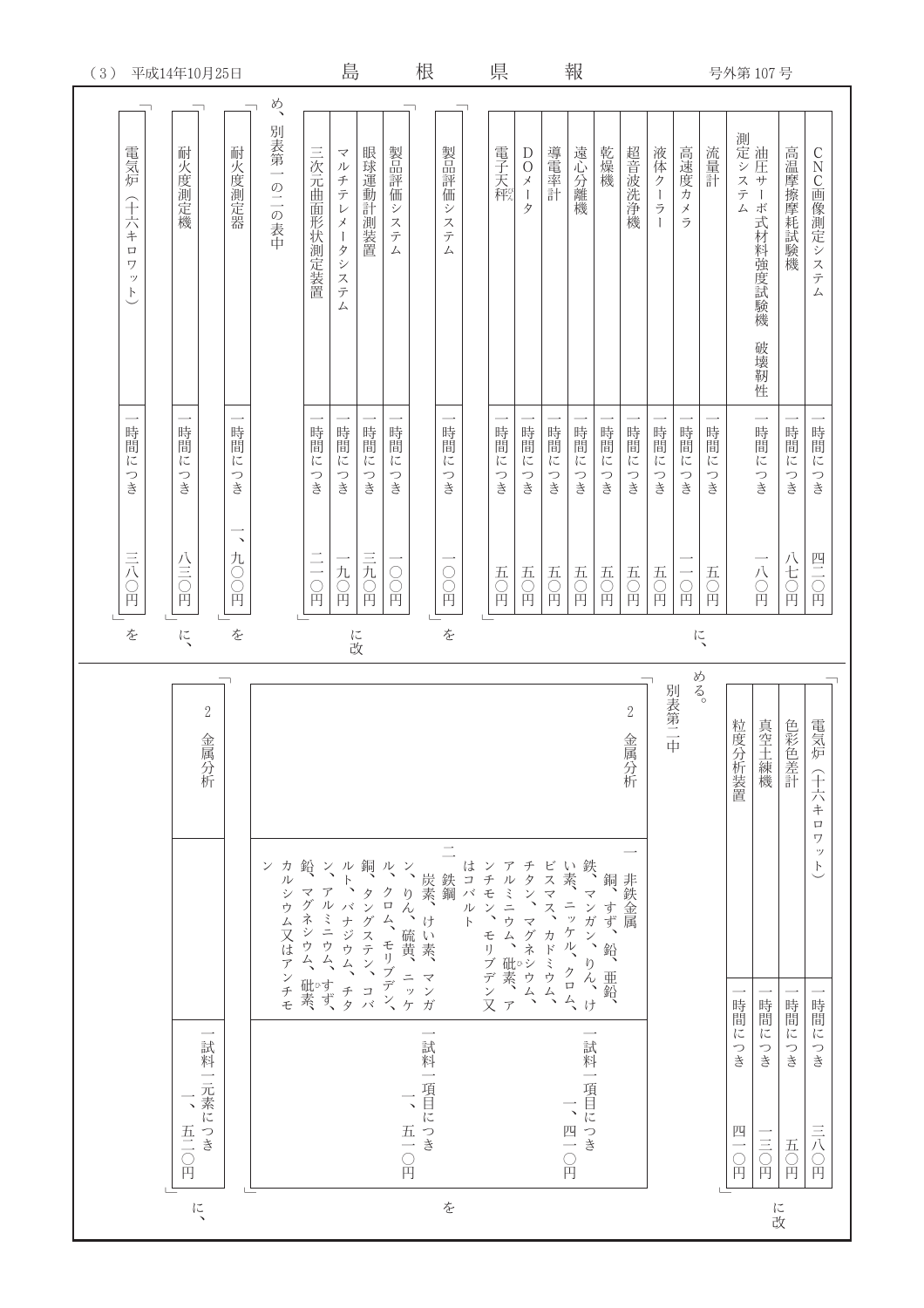|        | 平成14年10月25日                                                                        |                                              | 島                                         | 根                           |                                     | 県                                                  | 報                               |                                                            | 号外第107号                                                         | (4)                                                 |
|--------|------------------------------------------------------------------------------------|----------------------------------------------|-------------------------------------------|-----------------------------|-------------------------------------|----------------------------------------------------|---------------------------------|------------------------------------------------------------|-----------------------------------------------------------------|-----------------------------------------------------|
|        | 四<br>マッピング分析                                                                       | $\equiv$<br>線分析                              | $\equiv$<br>エックス線分析                       | による元素分析                     | $\boldsymbol{6}$<br>分析電子顕微鏡<br>定性分析 | $\boldsymbol{9}$<br>ラフ質量分析装置<br>による定性分析<br>ガスクロマトグ | 8<br>による定性分析<br>蛍光エックス線         | による分析<br>$\equiv$<br>$\prec$<br>$\bot$<br>ッピング分析<br>ックス線分析 | 7<br>イクロアナライザ<br>電子プロ<br>$\mathord{\restriction}$<br>ブマ<br>定性分析 | $\boldsymbol{6}$<br>による元素分析                         |
|        | 視野増すごとに<br>試料一視野につき<br>視野増すごとに<br>三、三〇〇円加算<br>二、四○○円加算<br>O、三〇〇円<br>$l\zeta$       | 試料一視野につき<br>視野増すごとに<br>二、○四○円加算<br>九<br>四六〇円 | 試料一視野につき<br>六七〇円加算<br>九<br>一〇日            | 視野増すごとに<br>八、七三〇円           | 試料一視野につき                            | 試料につき<br>$\equiv$<br>一八〇円                          | 試料につき<br>$\overline{Q}$<br>六七〇円 | 試料につき<br>試料につき<br>四<br>ち<br>六三〇円<br>九七〇円<br>を              | 試料につき<br>$\frac{-}{\beta}$<br>九〇〇円加算<br>$\equiv$<br>九五〇円        | 視野増すごとに<br>試料一視野につき<br>$\ddot{\phantom{1}}$<br>六二〇円 |
|        |                                                                                    |                                              |                                           |                             |                                     |                                                    |                                 |                                                            |                                                                 |                                                     |
|        |                                                                                    | $\overline{4}$<br>塗膜試験                       | 24<br>定<br>遠赤外放射率測                        | 23<br>又は分解試験<br>ガス吸着、<br>脱着 | 22<br>CHN分析                         | 21<br>食物繊維分析                                       | 21<br>食物繊維分析                    | $\boldsymbol{9}$<br>ラマ<br>ン分光分析                            | 8<br>ラフ質量分析装置<br>による定性分析<br>ガスクロマトグ                             | $\sqrt{ }$<br>による定性分析<br>蛍光エッ<br>クス線                |
|        | $\equiv$<br>四<br>験、耐熱性試験又は耐汚一 付着力試験、耐水性試<br>染性試験<br>カリ性試験<br>耐酸性試験又は耐アル<br>促進耐候性試験 | 鏡面光沢度試験                                      |                                           |                             |                                     |                                                    |                                 |                                                            |                                                                 |                                                     |
| 七、〇二〇円 | 一試料一試験につき<br>試料十時間までごとに<br>試料一試験につき<br>二、三〇円<br>四、六〇〇円                             | 試料につき<br>$\Rightarrow$<br>一九〇円               | 試料につき<br>$\overline{\phantom{a}}$<br>一九〇円 | 試料一項目につき<br>三三<br>OOD<br>円  | 試料につき<br>ち<br>三三〇円                  | 試料につき<br>三三<br>九〇〇円                                | 試料につき<br>三三<br>九〇円              | 試料につき<br>乓<br>五四〇円                                         | 試料につき<br>$\equiv$<br>一八〇円                                       | 試料につき<br>$\bigcirc$<br>六七〇円                         |
|        | を                                                                                  |                                              |                                           | に、                          |                                     |                                                    | を                               |                                                            |                                                                 |                                                     |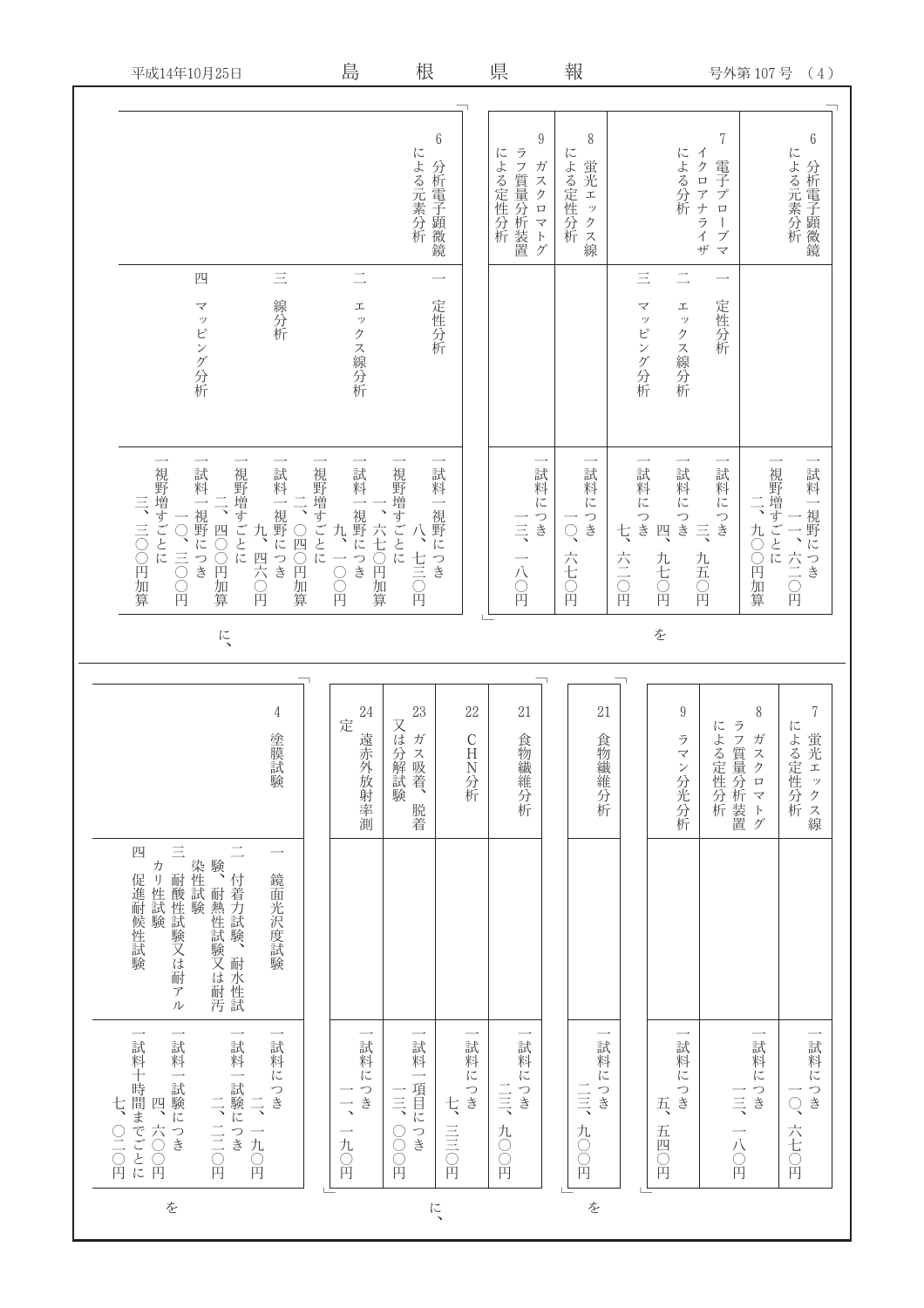| を  | 試料につき<br>乓<br>○一〇円                                                              |                                                                                     | $\mathbf 5$<br>ン製版<br>版<br>ク<br>スクリ |    |                                                                                                |                                                                                         |                                        | (5)         |
|----|---------------------------------------------------------------------------------|-------------------------------------------------------------------------------------|-------------------------------------|----|------------------------------------------------------------------------------------------------|-----------------------------------------------------------------------------------------|----------------------------------------|-------------|
| に、 | 十点増すごとに<br>試料一時間までごとに<br>試料十点まで<br>六二〇円加算<br>三、〇八〇円<br>八五〇円<br>)<br>七<br>〇<br>Ă | $\equiv$<br>四<br>圧縮試験又は曲げ試験、「引張試験、抗折試験、<br>硬さ分布試験<br>高温摩擦摩耗試験                       |                                     | を  | ごとに<br>一試料一測定につき<br>一試料一測定につき<br>一試料一測定一<br>兵<br>一、六九〇円<br>一時間まで<br>一<br>四八〇円                  | $\equiv$<br>二 三次元座標測定<br>真円度測定、真直度測<br>測定<br>表面粗さ測定又は形状                                 | $\mathbf{1}$<br>測定<br>機械器具等精密          | 平成14年10月25日 |
|    | 一試料一試験につき<br>試料一試験につき<br>五四〇円                                                   | 硬度試験又は衝撃試験                                                                          | $\,3$<br>材料試験                       |    | 試料につき<br>一〇六<br>九〇円                                                                            |                                                                                         | 7<br>熱貫流試験                             | 島           |
|    | 十点増すごとに<br>、六二〇円加算                                                              |                                                                                     |                                     |    | 試料につき<br>四<br>七一〇円                                                                             |                                                                                         | $\boldsymbol{6}$<br>荷重試験 (五○○<br>回につき) | 根           |
| を  | 一試料十点まで<br>三、〇八〇円<br>一、八五〇円                                                     | $\equiv$<br>硬さ分布試験                                                                  |                                     |    | 試料一試験につき<br>五五<br>$\frac{1}{10}$                                                               |                                                                                         | $5\,$<br>面内せん断試験                       | 県           |
|    | 一試料一試験につき<br>試料一試験につき<br>、五四〇円                                                  | □圧縮試験又は曲げ試験、<br>硬度試験又は衝撃試験                                                          | $\sqrt{3}$<br>材料試験                  | に、 | 一試料につき<br>試料十時間までごとに<br>三八二〇円<br>一、三八〇円<br>六〇〇円                                                | 五<br>四<br>促進耐候性試験<br>色の測定                                                               |                                        | 鞦           |
| に、 | ごとに<br>一試料一測定一時間まで<br>一試料一時間までごとに<br>一試料一測定につき<br>五、四八〇円<br>三、六二〇円              | $\equiv$<br>四<br>一 真円度測定、真直度測<br>二 三次元座標測定<br>状計測<br>測定<br>画像システムによる形<br>表面粗さ測定又は形状 | $\mathbf{1}$<br>測定<br>機械器具等精密       |    | 一試料一試験につき<br>試料一試験につき<br>試料につき<br>試料一試験につき<br>五五<br>二、三〇円<br>$\equiv$<br>四<br>九四〇<br>○二〇円<br>再 | $\equiv$<br>■験、耐熱性試験又は耐汚11 付着力試験、耐水性試<br>定<br>染性試験<br>カリ性試験<br>耐酸性試験又は耐アル<br>反射・透過光分布の測 | $5\,$<br>4<br>塗膜試験<br>面内せん断試験          | 号外第 107 号   |
|    |                                                                                 |                                                                                     |                                     |    |                                                                                                |                                                                                         |                                        |             |